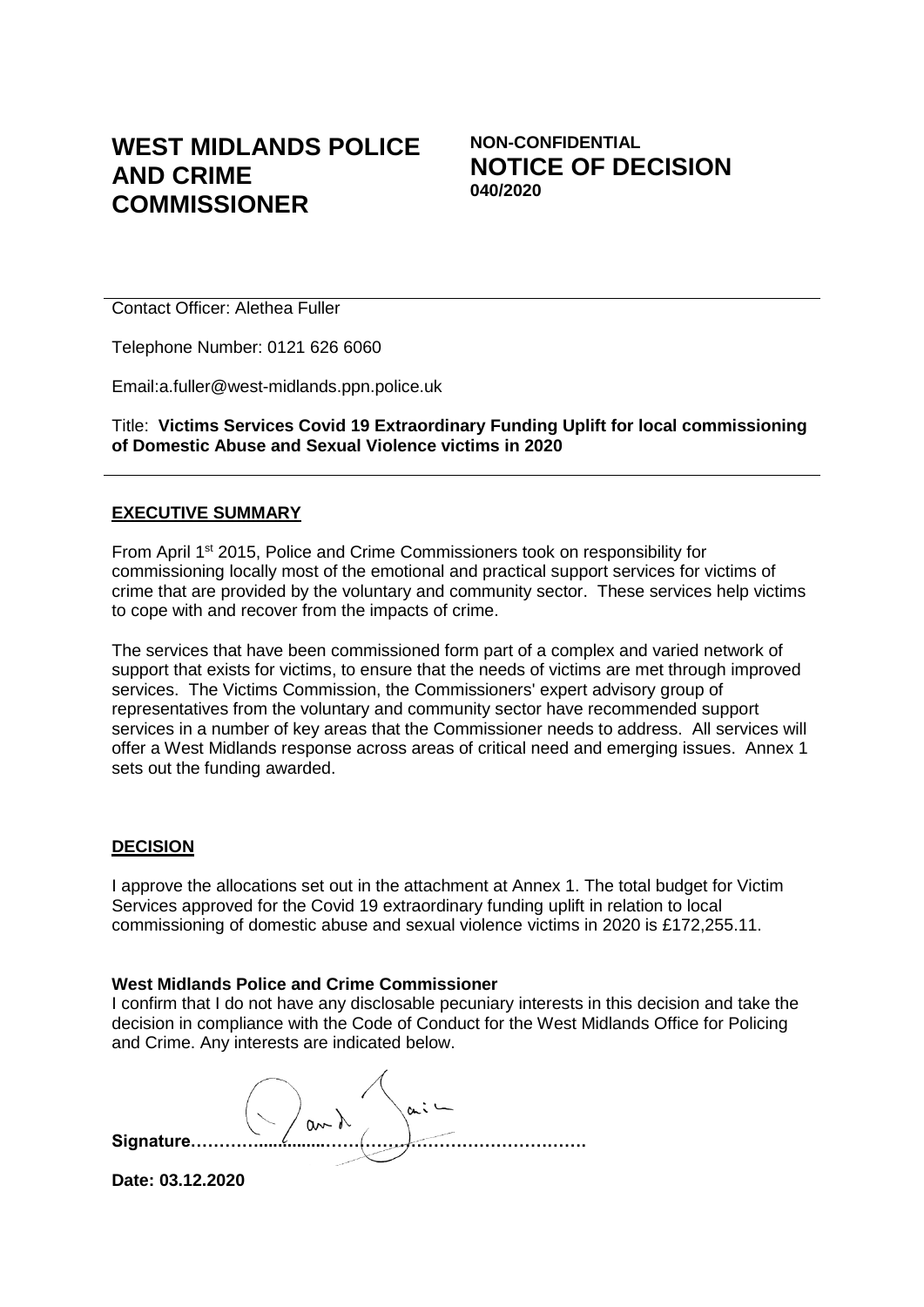## **NON - CONFIDENTIAL FACTS AND ADVICE TO THE POLICE AND CRIME COMMISSIONER**

### **INTRODUCTION AND BACKGROUND**

- 1. Funding for victims of crime and responsibility for services for victims of crime transfered to Police and Crime Commissioners on the 1 April 2015. PCCs have responsibility for commissioning locally most of the emotional and practical support services for victims of crime that are provided by the voluntary, community and social enterprise sector. These services help victims to cope with and recover from the impacts of crime. Cope and recover are the outcomes which services for victims should be aiming to achieve as far as possible.
- 2. The support services outlined at Annex 1 are services recommended to the Commissioner by the Victims Commission who are the expert advisory group that make recommendations to the Commissioner on his hidden crimes priority.
- 3. In addition, the OPCC will be commissioning a West Midlands wide Restorative Justice service for which an allocation has been made.

#### **Financial Implications**

4. The total budget for Victims Services – Covid 19 Extraordinary Funding (uplift) in relation to local commissioning of domestic abuse and sexual violence victims in 2020 is £172,255.11.

## **Legal Implications**

- 5. The funding is issued as a grant under s56 of the Domestic Violence, Crime and Victims Act 2004.
- 6. Schedule 9 of the Police Reform and Social Responsibility Act 2011 provides Commissioners with the powers to award crime and disorder grants to any organisations and projects they consider will help them achieve their crime prevention and wider priorities.

#### **Schedule of Background Papers**

None

Public Access to Information

Information contained in this decision is subject to the Freedom of Information Act 2000 and other legislation. This decision will be made available on the Commissioner's website.